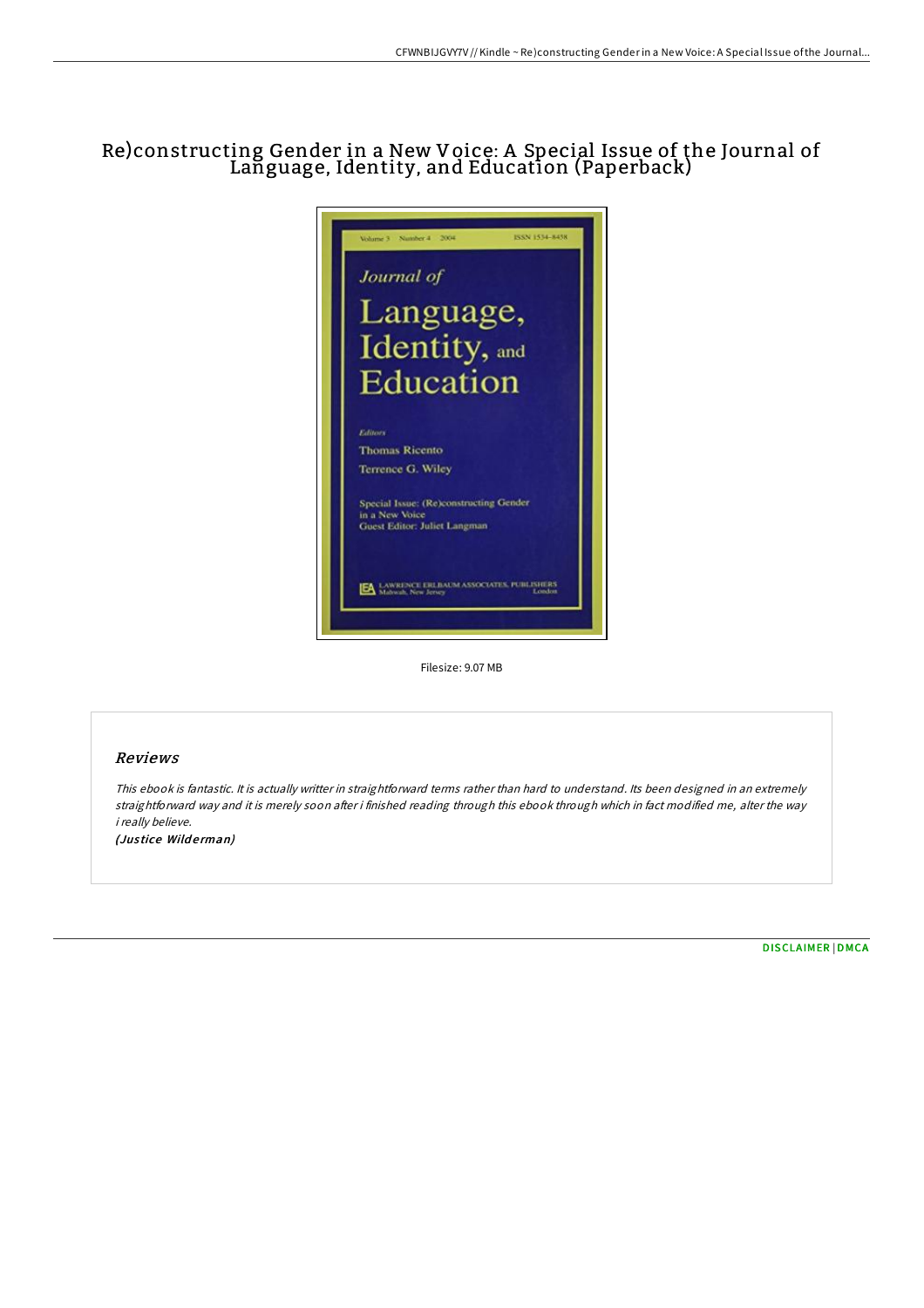## RE)CONSTRUCTING GENDER IN A NEW VOICE: A SPECIAL ISSUE OF THE JOURNAL OF LANGUAGE, IDENTITY, AND EDUCATION (PAPERBACK)



To get Re)constructing Gender in a New Voice: A Special Issue of the Journal of Language, Identity, and Education (Pape rback) eBook, remember to refer to the button listed below and save the file or have access to other information that are in conjuction with RE)CONSTRUCTING GENDER IN A NEW VOICE: A SPECIAL ISSUE OF THE JOURNAL OF LANGUAGE, IDENTITY, AND EDUCATION (PAPERBACK) book.

Taylor Francis Inc, United States, 2004. Paperback. Condition: New. Language: English . Brand New Book. The articles in this special issue examine the relationship between gender identity and second language learning from a variety of perspectives, all of which share a basic grounding in sociocultural theories of learning and poststructural theories of language. (Re)constructing Gender in a New Voice presents a range of approaches to questions regarding the role of gender identity in a set of distinct local contexts. In this issue, Guest Editor Juliet Langman contends that an examination of the tensions between past and current ways of expressing identity will allow for continued theorizing on the nature of gender identity and its role in multiple language learning and use.

B Read Re)cons[tructing](http://almighty24.tech/re-constructing-gender-in-a-new-voice-a-special-.html) Gender in a New Voice: A Special Issue of the Journal of Language, Identity, and Education (Paperback) Online Download PDF Re)cons[tructing](http://almighty24.tech/re-constructing-gender-in-a-new-voice-a-special-.html) Gender in a New Voice: A Special Issue of the Journal of Language, Identity, and Education (Paperback)